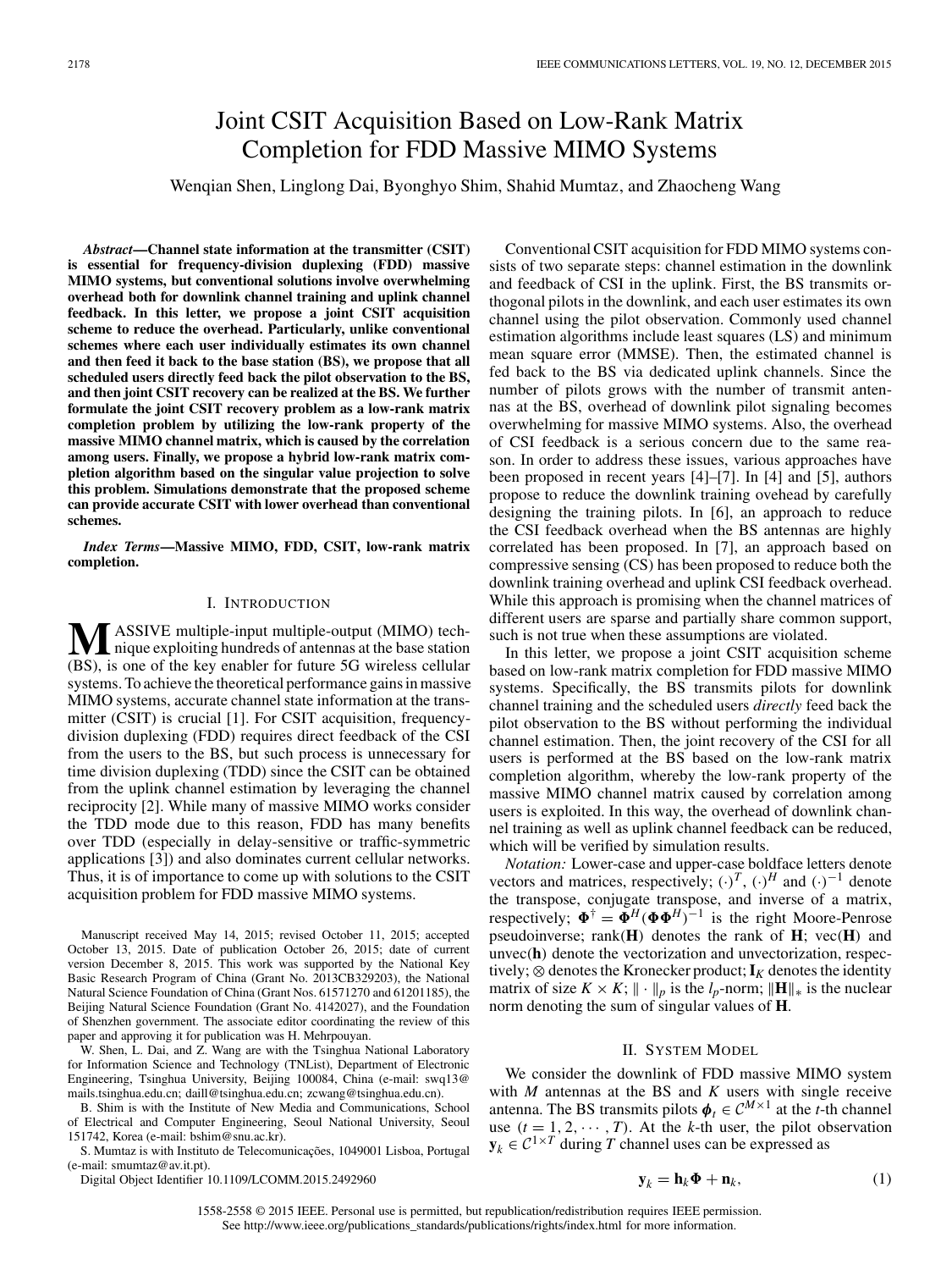where  $\Phi = [\phi_1, \phi_2, \cdots, \phi_T]$  is an  $M \times T$  dimensional matrix constructed from the transmitted pilots during *T* channel uses,  $\mathbf{n}_k \in \mathcal{C}^{1 \times T}$  represents the independent and identically distributed (i.i.d.) additive white Gaussian noise (AWGN) with elements having zero mean and the variance  $\sigma_{n_k}^2$ , the channel vector  $\mathbf{h}_k \in$  $C^{1 \times M}$  between the BS and the *k*-th user is given by [8]

$$
\mathbf{h}_{k} = \sum_{p=1}^{P} g_{k,p} \mathbf{a}(\theta_{p}), \qquad (2)
$$

where *P* is the number of resolvable physical paths,  $g_{k,p}$  is the propagation gain of the  $p$ -th path,  $\theta_p$  is the angle-of-departure (AoD) of the *p*-th path, and  $\mathbf{a}(\theta_p)$  is the steering vector. In this work, we consider the typical uniform linear arrays model [8]  $\mathbf{a}(\theta_p) = [1, e^{-j2\pi \frac{D}{\lambda} \cos(\theta_p)}, \cdots, e^{-j2\pi \frac{D}{\lambda}(M-1)\cos(\theta_p)}],$ where  $D$  and  $\lambda$  denote the antenna spacing at the BS and carrier wavelength, respectively.

# III. PROPOSED JOINT CSIT ACQUISITION BASED ON SVP-H ALGORITHM

#### *A. Proposed Joint CSIT Acquisition Scheme*

In conventional CSIT acquisition schemes, the channel vector  ${\{\mathbf h_k\}}_{k=1}^K$  of each user is estimated individually using classical algorithms such as LS or MMSE, and then the estimated CSI is fed back to the BS [7]. For example, LS algorithm generates the estimated channel vector  $\hat{\mathbf{h}}_k = \mathbf{y}_k \mathbf{\Phi}^\dagger$  . In our work, we propose a joint CSIT acquisition scheme, where each user directly feeds back its own pilot observation  $y_k$  to the BS for the joint MIMO channel recovery of all users. The aggregate pilot observation  $\mathbf{Y} = [\mathbf{y}_1^T, \mathbf{y}_2^T, \cdots, \mathbf{y}_K^T]^T \in \mathcal{C}^{K \times T}$  for all scheduled *K* users can be expressed as

$$
Y = H\Phi + N,\tag{3}
$$

where  $\mathbf{H} = \left[\mathbf{h}_1^T, \mathbf{h}_2^T, \cdots, \mathbf{h}_K^T\right]^T \in \mathcal{C}^{K \times M}$  is the MIMO channel matrix to be recovered, and  $\mathbf{N} = [\mathbf{n}_1^T, \mathbf{n}_2^T, \cdots, \mathbf{n}_K^T]^T$  is the downlink noise matrix.

In the channel model (2), rich scattering is typically assumed at the user side, and most clusters<sup>1</sup> around the BS are accessible for almost all users. It has been shown that a cluster seen by different users, so called "joint clusters," introduces correlation among users even when they are geographically separated<sup>2</sup> [3]. That is, the channel vectors associated with different users have the same steering vectors  ${\{\mathbf{a}(\theta_p)\}}_{p=1}^P$ . Thus, we have

$$
\mathbf{H} = \mathbf{G}\mathbf{A},\tag{4}
$$

where  $\mathbf{G} \in \mathcal{C}^{K \times P}$  with the  $(k, p)$ -th entry being  $g_{k, p}$ , and  $\mathbf{A} = [\mathbf{a}(\theta_1)^T, \mathbf{a}(\theta_2)^T, \cdots, \mathbf{a}(\theta_P)^T]^T \in \mathcal{C}^{P \times M}$ . As rank(**H**)  $\leq$  $min\{rank(G), rank(A)\}\$ , we have  $rank(\mathbf{H}) \leq min\{M, K, P\}$ . For massive MIMO systems, *M* and *K* are usually large but the number of resolvable paths *P* is relatively small due to the limited number of clusters around the BS [3], [8], so that rank( $H$ )  $\leq P$ . That is, the rank of H of size  $K \times M$  is much

<sup>1</sup>Cluster consists of lots of scatterers with similar delays, angle-of-arrivals, and angle-of departures [3].

2If there exist a few "non-joint clusters," for example, the *p*∗-th cluster around the BS, which is accessible from all users except for the *k*-th user, we can model it by setting the corresponding propagation gains  $g_{k,p^*} = 0$ .

smaller than its dimension. In the sequel, we call this property as "low-rank property" of the massive MIMO channel matrix.

The pilot observation **Z** at the BS can be expressed as

$$
Z = QY + W, \tag{5}
$$

where  $\mathbf{Q} \in \mathcal{C}^{M \times K}$  is the uplink Rayleigh fading channel matrix whose entries follows  $\mathcal{CN}(0, 1)$  [9], and  $\mathbf{W} \in \mathcal{C}^{M \times T}$  is the uplink noise matrix whose entries follow  $CN(0, \sigma_W)$ . To recover the downlink channel matrix **H** at the BS, we firstly estimate the aggregate pilot observation **Y** by [9]

$$
\hat{\mathbf{Y}} = \left(\mathbf{Q}^H \mathbf{Q}\right)^{-1} \mathbf{Q}^H \mathbf{Z}.
$$
 (6)

Then, by exploiting the low-rank property of **H**, the joint MIMO channel recovery problem at the BS can be formulated as a rank minimization problem:

$$
\hat{\mathbf{H}} = \arg \min_{\mathbf{H}} \{ \text{rank}(\mathbf{H}) \}, \quad \text{s.t.} \ \hat{\mathbf{Y}} = \mathbf{H} \mathbf{\Phi}. \tag{7}
$$

Note that this problem is non-convex and NP-hard [10]. One possible solution to avoid the computional difficulty is to use the nuclear norm minimization problem

$$
\hat{\mathbf{H}} = \arg \min_{\mathbf{H}} \{ \|\mathbf{H}\|_{*} \}, \quad \text{s.t.} \ \hat{\mathbf{Y}} = \mathbf{H}\mathbf{\Phi}.
$$
 (8)

Note that this problem can be solved by semidefinite programming (SDP) [11], but the computational complexity of the solver (e.g., SeDuMi [12], [13]) is still high especially when the problem dimension is large in massive MIMO systems.

To alleviate the computational complexity, we need to reformulate the problem. Firstly, we vectorize (3) as

$$
y = \Psi h + n,\tag{9}
$$

 $\mathbf{w} = \mathbf{v} \cdot \mathbf{c} = \mathbf{v} \cdot \mathbf{v} \cdot \mathbf{v} = \mathbf{v} \cdot \mathbf{v} \cdot \mathbf{v} = \mathbf{v} \cdot \mathbf{v} \cdot \mathbf{v} = \mathbf{v} \cdot \mathbf{v} \cdot \mathbf{v} = \mathbf{v} \cdot \mathbf{v} \cdot \mathbf{v}$ . Then, the joint MIMO channel recovery problem can be reformulated as a low-rank matrix completion problem:

$$
\hat{\mathbf{H}} = \arg \min_{\mathbf{H}} \left\{ J(\mathbf{h}) = \|\hat{\mathbf{y}} - \boldsymbol{\Psi}\mathbf{h}\|_2^2 \right\}, \quad \text{s.t. } \text{rank}(\mathbf{H}) \le P, \tag{10}
$$

where  $\hat{\mathbf{y}} = \text{vec}(\hat{\mathbf{Y}})$ . Without the low-rank constraint rank( $\mathbf{H}$ ) < *P*, it is clear that the solution to the unconstrained optimization problem  $\hat{\mathbf{H}} = \arg \min_{\mathbf{H}} \{ J(\mathbf{h}) = ||\hat{\mathbf{y}} - \mathbf{\Psi} \mathbf{h}||_2^2 \}$  can be easily obtained by using the classical gradient descent algorithm or Newton's algorithm [14]. However, when the low-rank constraint is added, novel algorithm must be developed to solve the constrained optimization problem (10).

### *B. SVP-H Algorithm*

The solution to (10) can be obtained by using singular value projection (SVP) based algorithms [14] or Riemannian pursuit (RP) algorithms [10]. In this letter, we use the modified version of the SVP-based algorithm. For traditional SVPbased algorithms such as SVP-based gradient decent algorithm (SVP-G) and SVP-based Newton's algorithm (SVP-N), the solution satisfying the low-rank constraint can be achieved by SVP at every iteration. In the *i*-th iteration, the current result  $\mathbf{H}^{(i)}$  of linear search is projected onto a low-rank matrix  $\mathbf{H}_q^{(i)}$ , which is defined as  $\mathbf{H}_q^{(i)} = \text{sup}(\mathbf{H}^{(i)}) = \sum_{r=1}^q \mathbf{u}_r \sigma_r \mathbf{v}_r^T$ , where  ${\{\sigma_r\}}_{r=1}^q$  is the *q* most significant singular values of **H**<sup>(*i*</sup>). The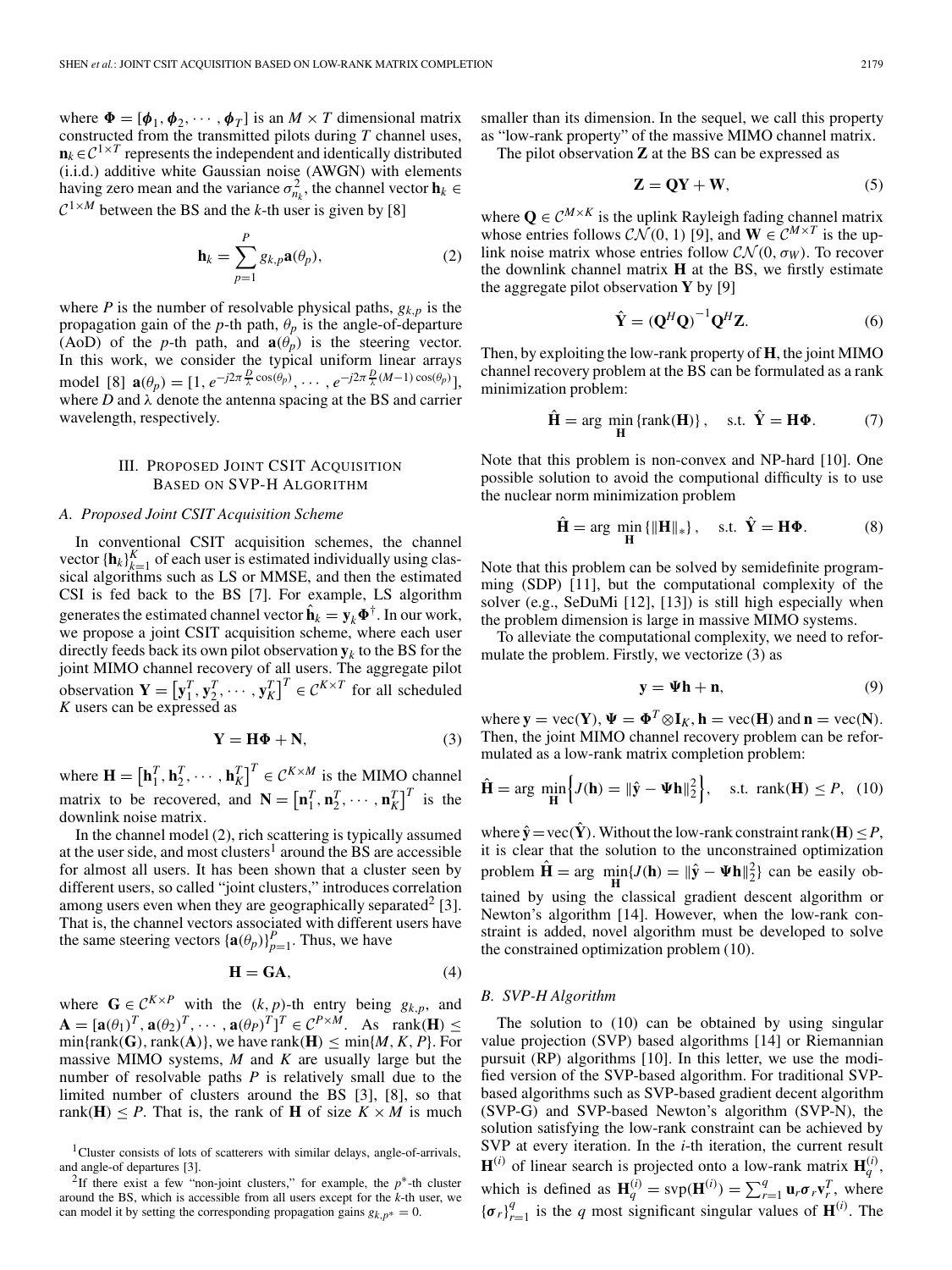resulting low-rank matrix  $\mathbf{H}_q^{(i)}$  will be the starting point of a linear search for the next iteration.

## **Algorithm 1** The proposed SVP-H algorithm

**Input:**  $y$ ;  $\Psi$ ; *q*. Output:  $\hat{H}$ . 1: Initialization :  $\mathbf{H}^{(0)} \leftarrow \mathbf{R}$ ,  $\mathbf{h}^{(0)} \leftarrow \text{vec}(\mathbf{H}^{(0)})$ ,  $\mathbf{H}_q^{(0)} \leftarrow$  $\text{sup}(\mathbf{H}^{(0)}), \mathbf{h}_q^{(0)} \leftarrow \text{vec}(\mathbf{H}_q^{(0)}), i \leftarrow 1.$ 2: **while**  $i \leq i_{\text{max}}$  **do** 3: **if**  $i = 1$  **then** 4:  $\lambda^{(i)} \leftarrow \lambda^{(i)}_N, \mathbf{d}^{(i)} \leftarrow \mathbf{d}_N^{(i)}$ *<sup>N</sup>* % SVP-N 5: **else**<br>
6:  $\lambda^{(i)} \leftarrow \lambda^{(i)}_G, \mathbf{d}^{(i)} \leftarrow \mathbf{d}_G^{(i)}$  $\%$  SVP-G 7: **end if** 8: **h**<sup>(*i*)</sup> ← **h**<sub>*q*</sub><sup>(*i*</sup>) +  $\lambda$ <sup>(*i*)</sup>**d**<sup>(*i*)</sup> **H**<sup>(*i*)</sup> ← unvec(**h**<sup>(*i*)</sup>) 9:  $\mathbf{H}_q^{(i)} \leftarrow \text{sup}(\mathbf{H}^{(i)}) \quad \mathbf{h}_q^{(i)} \leftarrow \text{vec}(\mathbf{H}_q^{(i)})$ 10:  $i \stackrel{i}{\leftarrow} i + 1$ 11: **end while** 12: **return**  $\hat{\mathbf{H}} \leftarrow \mathbf{H}_q^{(i)}$ .

However, as the cost function  $J(h)$  in (10) is a quadratic convex function of **h**, SVP-N simply converges after one iteration (see Appendix A). Since the SVP operation is performed only once (i.e., the low-rank constraint rank( $H$ )  $\leq P$  will be used only once), the performance of SVP-N is generally not appealing. On the other hand, SVP-G executes SVP in every iteration and hence a better solution can be achieved at the cost of slow convergence. To combine the advantages of SVP-N and SVP-G, we propose the SVP-based hybrid low-rank marix completion algorithm (SVP-H) as shown in **Algorithm 1**, where SVP-N is used in the first iteration (step 4) to realize fast convergence and SVP-G is used for the rest iterations (step 6) to achieve high accuracy. During the *i*-th iteration, the solution  $h^{(i)}$  is obtained through a line search along the negative gradient or Newton's direction (step 8). After that, the unvectorized solution  $\mathbf{H}^{(i)}$  of  $\mathbf{h}^{(i)}$  is projected onto a low-rank matrix  $\mathbf{H}_q^{(i)}$ via SVP (step 9). The vectorized solution  $\mathbf{h}_q^{(i)}$  of  $\mathbf{H}_q^{(i)}$  is used as the starting point of a linear search for the next iteration.

Note that in the proposed SVP-H algorithm, the search direction for SVP-G is the gradient  $\mathbf{d}_G^{(i)} = \nabla J(\mathbf{h}_q^{(i-1)})$ , while the search direction for SVP-N is the Newton's direction  $\mathbf{d}_N^{(i)} =$  $\nabla^2 J(\mathbf{h}_q^{(i-1)})^{-1} \nabla J(\mathbf{h}_q^{(i-1)})$ . The optimal step size  $\lambda^{(i)}$  is chosen to minimize *J*. That is,

$$
\lambda^{(i)} = \arg\,\min_{t} \left\{ J\left(\mathbf{h}_q^{(i-1)} + t\mathbf{d}^{(i)}\right) \right\}.
$$
 (11)

Denoting  $\varphi(t) = J(\mathbf{h}_q^{(i-1)} + t\mathbf{d}^{(i)})$ , then the derivative of  $\varphi(t)$ is  $\varphi'(t) = \nabla J(\mathbf{h}_q^{(i-1)} + t\mathbf{d}^{(i)})^T \mathbf{d}^{(i)}$ . Combining this together with  $\nabla J(\mathbf{h}_q^{(i-1)} + t\mathbf{d}^{(i)}) = 2\Psi^T(\Psi(\mathbf{h}_q^{(i-1)} + t\mathbf{d}^{(i)}) - \mathbf{y})$ , we have  $(\nabla J(\mathbf{h}_q^{(i-1)}) + 2\Psi^T \Psi \mathbf{d}^{(i)} t^T \mathbf{d}^{(i)} = 0$ , and thus the optimal step size  $\lambda^{(\hat{i})}$  is given by

$$
\lambda^{(i)} = t = -\frac{\nabla J \left(\mathbf{h}_q^{(i-1)}\right)^T \mathbf{d}^{(i)}}{\mathbf{d}^{(i)T} (2\boldsymbol{\Psi}^T \boldsymbol{\Psi}) \mathbf{d}^{(i)}}.
$$
(12)



Fig. 1. NMSE comparison of the conventional CSIT acquisition and the proposed joint CSIT acquisition, where  $T = 85$  is considered.

#### *C. Complexity Analysis*

The existing algorithms to solve the SDP problem (casted from (8)) have high complexity  $O(KT)^{2}(K + M)^{2.5}$  [11]. If the general-purpose SDP algorithm such as SeDuMi is employed, the complexity would be burdensome [13].

For the SVP-G algorithm, in each iteration, the matrix multiplication to compute the search direction  $\mathbf{d}_G$  has the complex- $\mathbf{W}^T(\mathbf{W}\mathbf{h} - \hat{\mathbf{y}}) = \text{vec}(\mathbf{I}_K\mathbf{H}\mathbf{\Phi}\mathbf{\Phi}^T - \mathbf{I}_K\hat{\mathbf{Y}}\mathbf{\Phi}^T).$ The computation of the step size  $\lambda_G$  is complex but we can simply assume a constant step size by allowing marginal decrease in the convergence speed [14]. The SVP operation svp(**H**) requires the complexity  $O(Mq^2)$ . Thus, the complexity of SVP-G algorithm is  $O((KMT + Mq^2)L)$ , where *L* is the number of iterations. For the SVP-N algorithm, since  $(\Psi^T \Psi)^{-1} \Psi^T \hat{y} =$  $\text{vec}(\mathbf{I}_K \hat{\mathbf{Y}} \mathbf{\Phi}^T (\mathbf{\Phi} \mathbf{\Phi}^T)^{-1})$ , the matrix multiplication to compute the solution  $h^{(i)}$  has the complexity  $O(KMT + M^2T + M^3)$ (see Appendix A). There is no need to compute the optimal step size for SVP-N since the step size  $\lambda_N$  for SVP-N is a constant  $(\lambda_N = -1)$  as shown in Appendix A. Thus, the complexity of SVP-N is  $O(KMT + M^2T + M^3 + Mq^2)$ . Finally, we can conclude that the proposed SVP-H algorithm has the complexity  $O(M^2T + M^3 + KMTL + Mq^2L)$ , which is much lower than that of existing SDP algorithms.

#### IV. SIMULATION RESULTS

In this section, we investigate the performance of the proposed joint CSIT acquisition scheme as well as the SVP-H algorithm. The simulation parameters are set as:  $M = 64$ ,  $K = 20$ ,  $P = 10; \frac{D}{\lambda} = 0.3, \theta_p = -\pi/2 + \frac{p-1}{P} \pi$  [3];  $i_{\text{max}} = 250, q = 6.$ The overhead for downlink channel training as well as uplink channel feedback are *T* channel uses.

In Fig. 1, we compare the normalized mean squared error (NMSE) performance of the conventional CSIT acquisition scheme and the proposed joint CSIT acquisition scheme. Note that the NMSE of the joint orthogonal matching pursuit (J-OMP) algorithm based compressive CSIT estimation and feedback scheme proposed in [7] is also presented for comparison. The uplink channel is assumed to suffer from Rayleigh fading [9],